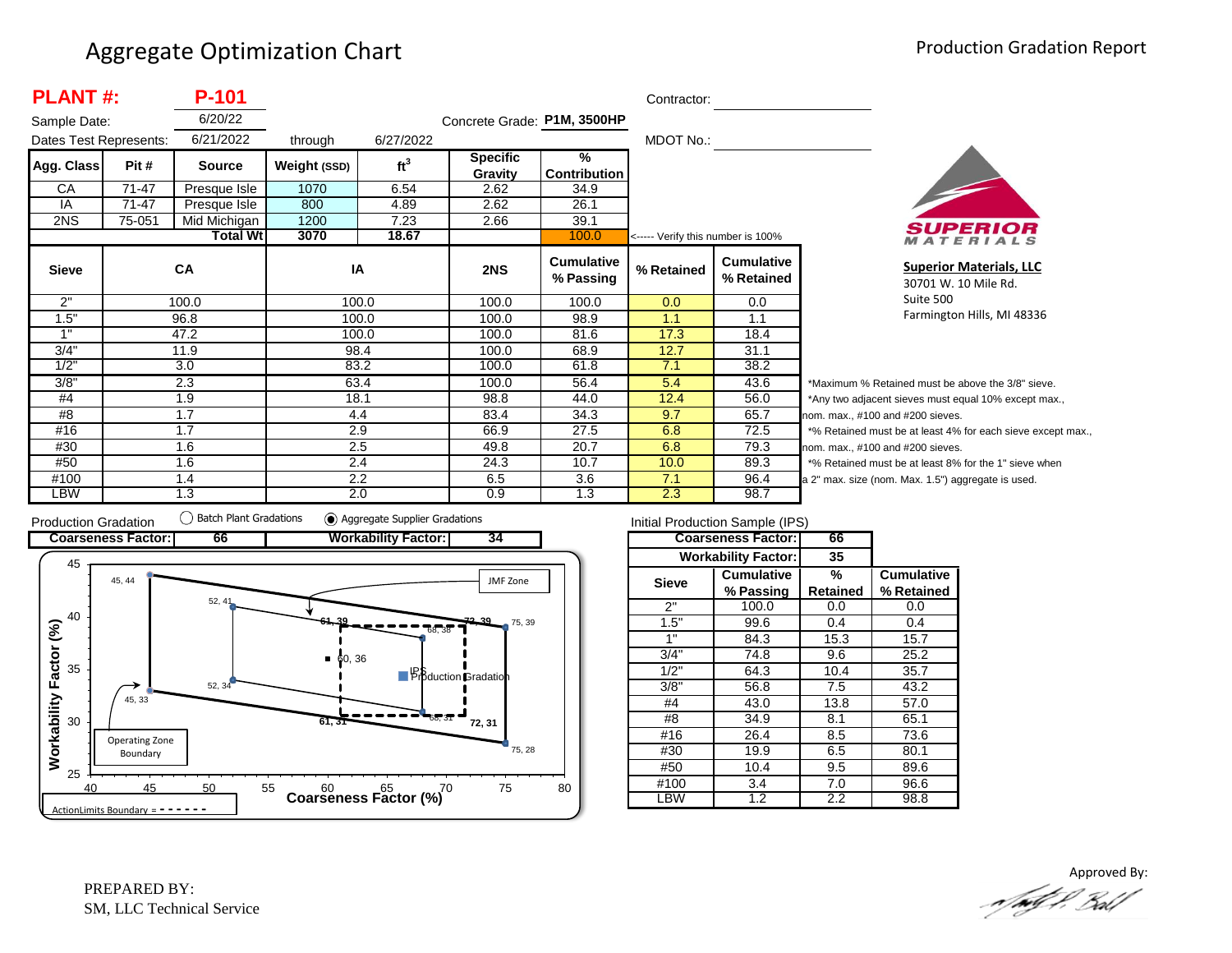| <b>PLANT#:</b><br>$P-102$ |               |                 |              |                 |                                   | Contractor:                          |                                   |                                 |
|---------------------------|---------------|-----------------|--------------|-----------------|-----------------------------------|--------------------------------------|-----------------------------------|---------------------------------|
| Sample Date:              |               | 6/20/22         |              |                 | Concrete Grade: P1M, 3500HP       |                                      |                                   |                                 |
| Dates Test Represents:    |               | 6/21/2022       | through      | 6/27/2022       |                                   |                                      | MDOT No.:                         |                                 |
| Agg. Class                | Pit #         | <b>Source</b>   | Weight (SSD) | ft <sup>3</sup> | <b>Specific</b><br><b>Gravity</b> | $\frac{9}{6}$<br><b>Contribution</b> |                                   |                                 |
| CA                        | 58-003        | Stoneco         | 1370         | 8.16            | 2.69                              | 43.9                                 |                                   |                                 |
| IA                        | 58-003        | Stoneco         | 550          | 3.28            | 2.69                              | 17.6                                 |                                   |                                 |
| 2NS                       | 81-019        | Pleasant Lake   | 1200         | 7.26            | 2.65                              | 38.5                                 |                                   |                                 |
|                           |               | <b>Total Wt</b> | 3120         | 18.70           |                                   | 100.0                                | <----- Verify this number is 100% |                                 |
| <b>Sieve</b>              |               | CA              | IA           |                 | 2NS                               | <b>Cumulative</b><br>% Passing       | % Retained                        | <b>Cumulative</b><br>% Retained |
| 2"                        |               | 100.0           |              | 100.0           | 100.0                             | 100.0                                | 0.0                               | 0.0                             |
| 1.5"                      |               | 100.0           |              | 100.0           | 100.0                             | 100.0                                | 0.0                               | 0.0                             |
| 1"                        |               | 66.3            |              | 100.0           | 100.0                             | 85.2                                 | 14.8                              | 14.8                            |
| 3/4"                      | 38.7<br>100.0 | 100.0           | 73.1         | 12.1            | 26.9                              |                                      |                                   |                                 |
| 1/2"                      |               | 17.4            |              | 95.0            | 100.0                             | 62.8                                 | 10.2                              | 37.2                            |
| 3/8"                      |               | 11.7            |              | 78.5            | 100.0                             | 57.4                                 | 5.4                               | 42.6                            |
| #4                        |               | 3.0             |              | 24.4            | 99.4                              | 43.8                                 | 13.6                              | 56.2                            |
| #8                        |               | 1.8             | 6.1          |                 | 81.4                              | 33.2                                 | 10.7                              | 66.8<br>nc                      |
| #16                       |               | 1.2             |              | 3.0             | 63.2                              | 25.4                                 | 7.8                               | 74.6                            |
| #30                       |               | 1.1             | 2.0          |                 | 45.3                              | 18.3                                 | 7.1                               | 81.7<br>nc                      |
| #50                       |               | 1.0             |              | 1.8             | 22.7                              | 9.5                                  | 8.8                               | 90.5                            |
| #100                      |               | 1.0             |              | 1.6             | 7.3                               | 3.5                                  | 6.0                               | 96.5<br>la :                    |
| LBW                       |               | 1.1             |              | 1.7             | 1.4                               | 1.3                                  | 2.2                               | 98.7                            |



**Superior Materials, LLC** 30701 W. 10 Mile Rd. Suite 500 Farmington Hills, MI 48336

Maximum % Retained must be above the 3/8" sieve. Any two adjacent sieves must equal 10% except max.,  $\mathsf{pm}$ . max., #100 and #200 sieves. % Retained must be at least 4% for each sieve except max.,  $om.$  max.,  $#100$  and  $#200$  sieves. % Retained must be at least 8% for the 1" sieve when 2" max. size (nom. Max. 1.5") aggregate is used.



| Intial Production Sample (IPS) |                            |                 |                   |  |  |  |  |  |
|--------------------------------|----------------------------|-----------------|-------------------|--|--|--|--|--|
|                                | <b>Coarseness Factor:</b>  | 67              |                   |  |  |  |  |  |
|                                | <b>Workability Factor:</b> | 35              |                   |  |  |  |  |  |
| Sieve                          | <b>Cumulative</b>          | %               | <b>Cumulative</b> |  |  |  |  |  |
|                                | % Passing                  | <b>Retained</b> | % Retained        |  |  |  |  |  |
| 2"                             | 100.0                      | 0.0             | 0.0               |  |  |  |  |  |
| 1.5"                           | 100.0                      | 0.0             | 0.0               |  |  |  |  |  |
| 1"                             | 85.5                       | 14.5            | 14.5              |  |  |  |  |  |
| 3/4"                           | 73.4                       | 12.1            | 26.6              |  |  |  |  |  |
| 1/2"                           | 61.0                       | 12.4            | 39.0              |  |  |  |  |  |
| 3/8"                           | 56.2                       | 4.8             | 43.8              |  |  |  |  |  |
| #4                             | 43.1                       | 13.1            | 56.9              |  |  |  |  |  |
| #8                             | 34.9                       | 8.2             | 65.1              |  |  |  |  |  |
| #16                            | 29.4                       | 5.5             | 70.6              |  |  |  |  |  |
| #30                            | 21.6                       | 7.8             | 78.4              |  |  |  |  |  |
| #50                            | 8.1                        | 13.4            | 91.9              |  |  |  |  |  |
| #100                           | 2.2                        | 5.9             | 97.8              |  |  |  |  |  |
| LBW                            | 1.4                        | 0.8             | 98.6              |  |  |  |  |  |
|                                |                            |                 |                   |  |  |  |  |  |

Approved By:<br>Approved By: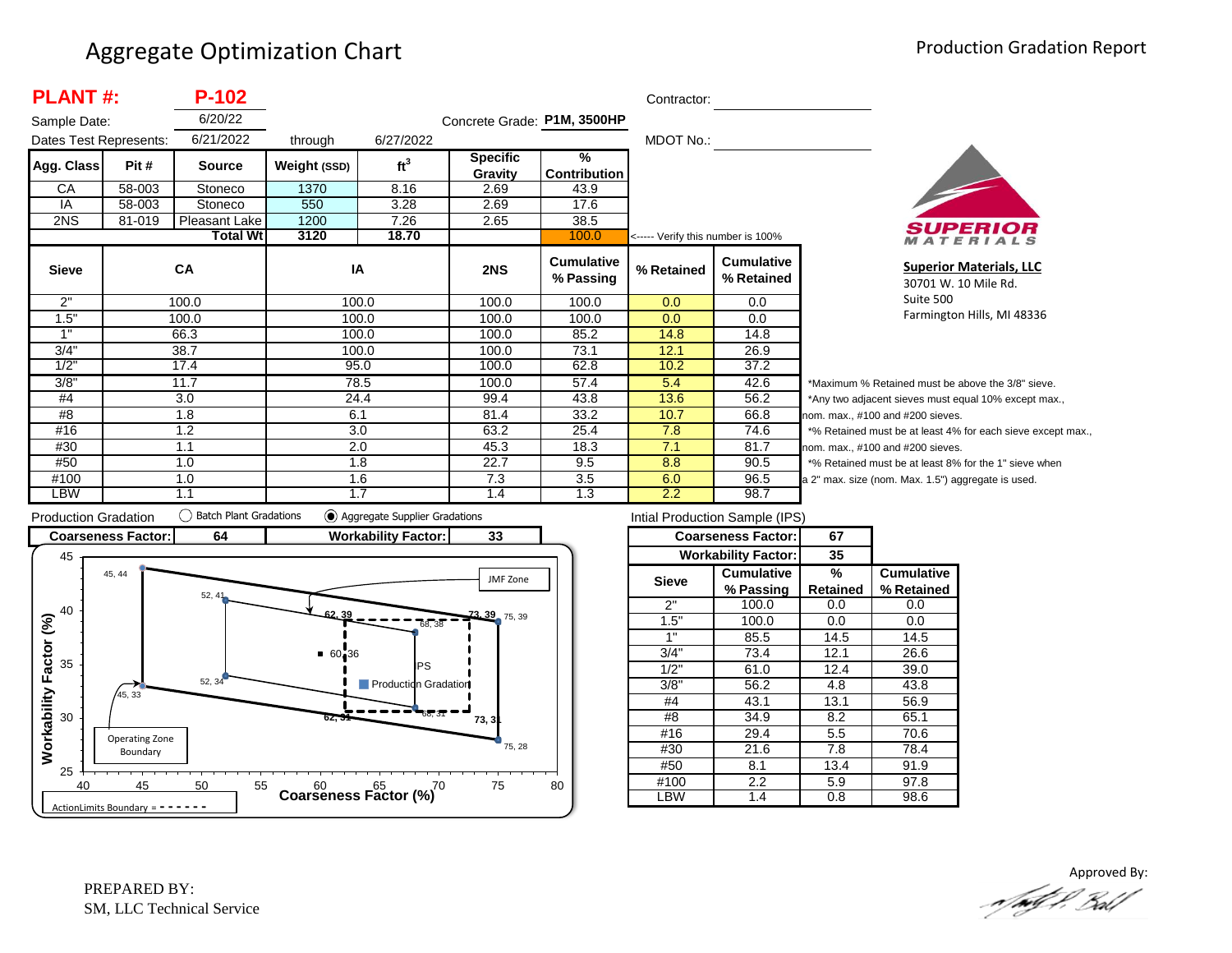| <b>PLANT#:</b><br>P-103 |        |                 |              |                 |                             | Contractor:                    |                                   |                                 |          |
|-------------------------|--------|-----------------|--------------|-----------------|-----------------------------|--------------------------------|-----------------------------------|---------------------------------|----------|
| Sample Date:            |        | 6/20/22         |              |                 | Concrete Grade: P1M, 3500HP |                                |                                   |                                 |          |
| Dates Test Represents:  |        | 6/21/2022       | through      | 6/27/2022       |                             |                                | MDOT No.:                         |                                 |          |
| Agg. Class              | Pit #  | <b>Source</b>   | Weight (SSD) | ft <sup>3</sup> | <b>Specific</b>             | %                              |                                   |                                 |          |
|                         |        |                 |              |                 | Gravity                     | <b>Contribution</b>            |                                   |                                 |          |
| CA                      | 58-003 | Stoneco         | 1370         | 8.16            | 2.69                        | 43.9                           |                                   |                                 |          |
| IA                      | 58-003 | Stoneco         | 550          | 3.28            | 2.69                        | 17.6                           |                                   |                                 |          |
| 2NS                     | 81-019 | Pleasant Lake   | 1200         | 7.26            | 2.65                        | 38.5                           |                                   |                                 |          |
|                         |        | <b>Total Wt</b> | 3120         | 18.70           |                             | 100.0                          | <----- Verify this number is 100% |                                 |          |
| <b>Sieve</b>            |        | <b>CA</b>       | IA           |                 | 2NS                         | <b>Cumulative</b><br>% Passing | % Retained                        | <b>Cumulative</b><br>% Retained |          |
| 2"                      |        | 100.0           |              | 100.0           | 100.0                       | 100.0                          | 0.0                               | 0.0                             |          |
| 1.5"                    |        | 100.0           |              | 100.0           | 100.0                       | 100.0                          | 0.0                               | 0.0                             |          |
| 1"                      |        | 66.3            |              | 100.0           | 100.0                       | 85.2                           | 14.8                              | 14.8                            |          |
| 3/4"                    |        | 38.7            |              | 100.0           | 100.0                       | 73.1                           | 12.1                              | 26.9                            |          |
| 1/2"                    |        | 17.4            |              | 95.0            | 100.0                       | 62.8                           | 10.2                              | 37.2                            |          |
| 3/8"                    |        | 11.7            |              | 78.5            | 100.0                       | 57.4                           | 5.4                               | 42.6                            | $^\star$ |
| #4                      |        | 3.0             |              | 24.4            | 99.4                        | 43.8                           | 13.6                              | 56.2                            |          |
| #8                      |        | 1.8             | 6.1          |                 | 81.4                        | 33.2                           | 10.7                              | 66.8                            | no       |
| #16                     |        | 1.2             |              | 3.0             | 63.2                        | 25.4                           | 7.8                               | 74.6                            |          |
| #30                     |        | 1.1             | 2.0          |                 | 45.3                        | 18.3                           | 7.1                               | 81.7                            | no       |
| #50                     |        | 1.0             |              | 1.8             | 22.7                        | 9.5                            | 8.8                               | 90.5                            |          |
| #100                    |        | 1.0             |              | 1.6             | 7.3                         | 3.5                            | 6.0                               | 96.5                            | la 2     |
| LBW                     |        | 1.1             |              | 1.7             | 1.4                         | 1.3                            | 2.2                               | 98.7                            |          |



**Superior Materials, LLC** 30701 W. 10 Mile Rd. Suite 500 Farmington Hills, MI 48336

Maximum % Retained must be above the 3/8" sieve. Any two adjacent sieves must equal 10% except max.,  $em.$  max.,  $#100$  and  $#200$  sieves. % Retained must be at least 4% for each sieve except max.,  $km.$  max.,  $#100$  and  $#200$  sieves. % Retained must be at least 8% for the 1" sieve when 2" max. size (nom. Max. 1.5") aggregate is used.



| Intial Production Sample (IPS) |                            |                 |                   |  |  |  |  |  |  |
|--------------------------------|----------------------------|-----------------|-------------------|--|--|--|--|--|--|
|                                | <b>Coarseness Factor:</b>  | 67              |                   |  |  |  |  |  |  |
|                                | <b>Workability Factor:</b> | 35              |                   |  |  |  |  |  |  |
| <b>Sieve</b>                   | <b>Cumulative</b>          | %               | <b>Cumulative</b> |  |  |  |  |  |  |
|                                | % Passing                  | <b>Retained</b> | % Retained        |  |  |  |  |  |  |
| 2"                             | 100.0                      | 0.0             | 0.0               |  |  |  |  |  |  |
| 1.5"                           | 100.0                      | 0.0             | 0.0               |  |  |  |  |  |  |
| 1"                             | 85.5                       | 14.5            | 14.5              |  |  |  |  |  |  |
| 3/4"                           | 73.4                       | 12.1            | 26.6              |  |  |  |  |  |  |
| 1/2"                           | 61.0                       | 12.4            | 39.0              |  |  |  |  |  |  |
| 3/8"                           | 56.2                       | 4.8             | 43.8              |  |  |  |  |  |  |
| #4                             | 43.1                       | 13.1            | 56.9              |  |  |  |  |  |  |
| #8                             | 34.9                       | 8.2             | 65.1              |  |  |  |  |  |  |
| #16                            | 29.4                       | 5.5             | 70.6              |  |  |  |  |  |  |
| #30                            | 21.6                       | 7.8             | 78.4              |  |  |  |  |  |  |
| #50                            | 8.1                        |                 | 91.9              |  |  |  |  |  |  |
| #100                           | $2.2\phantom{0}$           |                 | 97.8              |  |  |  |  |  |  |
| .BW                            | 1.4                        | 0.8             | 98.6              |  |  |  |  |  |  |

Approved BY:a fødf i Bold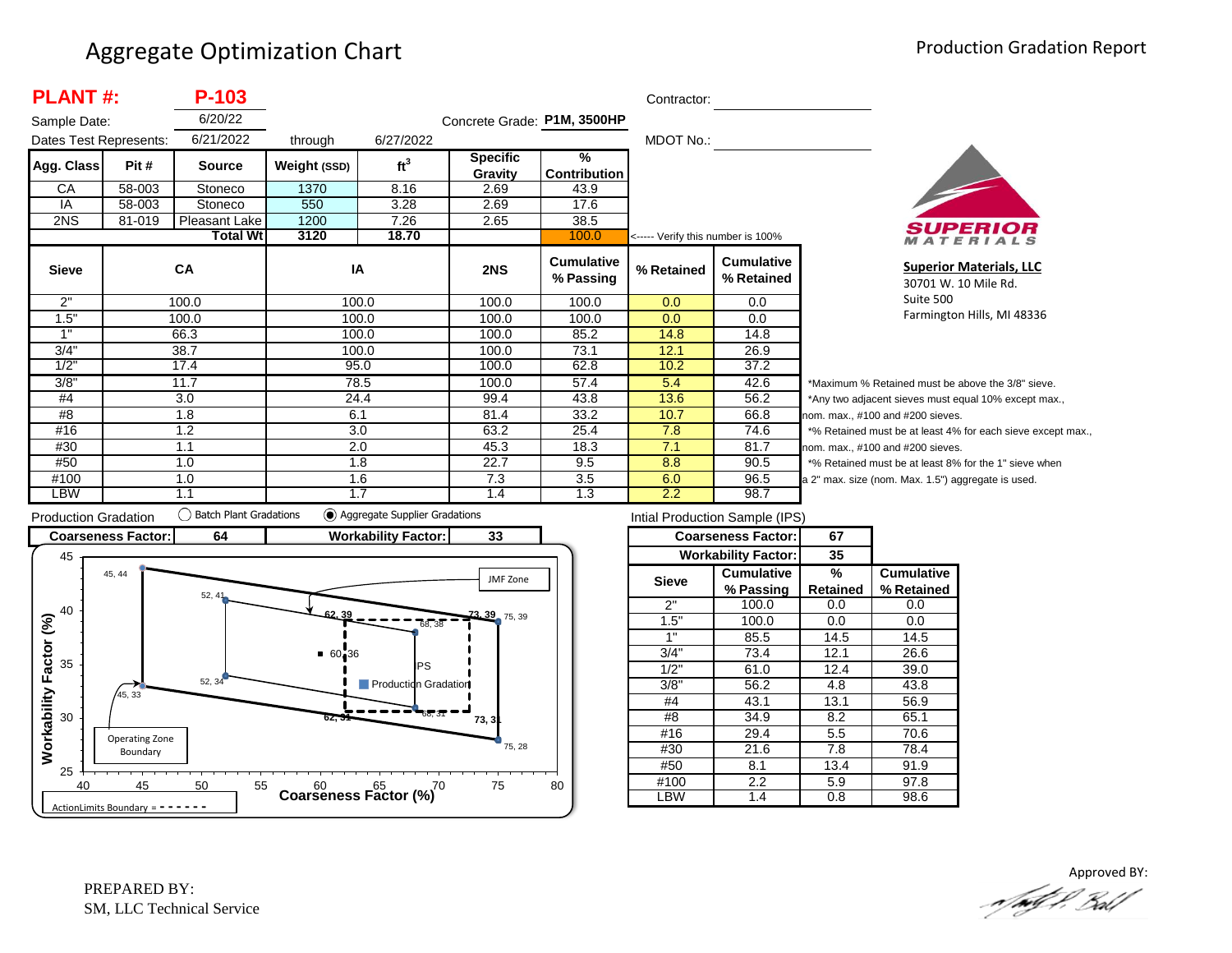| <b>PLANT#:</b><br>$P-12$ |                        |                 |              |                 |                             | Contractor:                    |            |                                                                      |       |  |
|--------------------------|------------------------|-----------------|--------------|-----------------|-----------------------------|--------------------------------|------------|----------------------------------------------------------------------|-------|--|
| Sample Date:             |                        | 6/20/22         |              |                 | Concrete Grade: P1M, 3500HP |                                |            |                                                                      |       |  |
|                          | Dates Test Represents: |                 | through      | 6/27/2022       |                             |                                | MDOT No.:  |                                                                      |       |  |
| Agg. Class               | Pit #                  | <b>Source</b>   | Weight (SSD) | ft <sup>3</sup> | <b>Specific</b>             | $\frac{9}{6}$                  |            |                                                                      |       |  |
|                          |                        |                 |              |                 | Gravity                     | <b>Contribution</b>            |            |                                                                      |       |  |
| CA                       | $71 - 47$              | Presque Isle    | 900          | 5.50            | 2.62                        | 29.3                           |            |                                                                      |       |  |
| IA                       | 71-47                  | Presque Isle    | 920          | 5.63            | 2.62                        | 30.0                           |            |                                                                      |       |  |
| 2NS                      | 63-115                 | Ray Rd          | 1250         | 7.56            | 2.65                        | 40.7                           |            | <----- Verify this number is 100%<br><b>Cumulative</b><br>% Retained |       |  |
|                          |                        | <b>Total Wt</b> | 3070         | 18.69           |                             | 100.0                          |            |                                                                      |       |  |
| <b>Sieve</b>             |                        | CA              | IA           |                 | 2NS                         | <b>Cumulative</b><br>% Passing | % Retained |                                                                      |       |  |
| 2"                       |                        | 100.0           | 100.0        |                 | 100.0                       | 100.0                          | 0.0        | 0.0                                                                  |       |  |
| 1.5"                     |                        | 98.5            | 100.0        |                 | 100.0                       | 99.6                           | 0.4        | 0.4                                                                  |       |  |
| 1"                       |                        | 42.9            | 100.0        |                 | 100.0                       | 83.3                           | 16.3       | 16.7                                                                 |       |  |
| 3/4"                     |                        | 10.4            | 97.8         |                 | 100.0                       | 73.1                           | 10.2       | 26.9                                                                 |       |  |
| 1/2"                     |                        | 1.9             | 68.2         |                 | 100.0                       | 61.7                           | 11.4       | 38.3                                                                 |       |  |
| 3/8"                     |                        | 1.5             | 40.2         |                 | 100.0                       | 53.2                           | 8.5        | 46.8                                                                 | *M    |  |
| #4                       |                        | 1.5             | 4.3          |                 | 97.3                        | 41.3                           | 11.9       | 58.7                                                                 | *A    |  |
| #8                       |                        | 1.5             | 1.7          |                 | 82.0                        | 34.3                           | 7.0        | 65.7                                                                 | non   |  |
| #16                      |                        | 1.4             | 1.6          |                 | 65.0                        | 27.4                           | 7.0        | 72.6                                                                 | $*$ % |  |
| #30                      |                        | 1.4             | 1.6          |                 | 47.9                        | 20.4                           | 7.0        | 79.6                                                                 | non   |  |
| #50                      |                        | 1.4             | 1.5          |                 | 25.0                        | 11.0                           | 9.4        | 89.0                                                                 | $*$ % |  |
| #100                     |                        | 1.3             | 1.4          |                 | 5.3                         | 3.0                            | 8.1        | 97.0                                                                 | a 2"  |  |
| <b>LBW</b>               |                        | 1.1             | 1.0          |                 | 0.9                         | 1.0                            | 2.0        | 99.0                                                                 |       |  |



**Superior Materials, LLC** 30701 W. 10 Mile Rd. Suite 500 Farmington Hills, MI 48336

laximum % Retained must be above the 3/8" sieve. ny two adjacent sieves must equal 10% except max., 1. max., #100 and #200 sieves. Retained must be at least 4% for each sieve except max., 1. max., #100 and #200 sieves. Retained must be at least 8% for the 1" sieve when max. size (nom. Max. 1.5") aggregate is used.



| Intial Production Sample (IPS) |                            |                 |                   |  |  |  |  |  |  |
|--------------------------------|----------------------------|-----------------|-------------------|--|--|--|--|--|--|
|                                | <b>Coarseness Factor:</b>  | 67              |                   |  |  |  |  |  |  |
|                                | <b>Workability Factor:</b> | 35              |                   |  |  |  |  |  |  |
| <b>Sieve</b>                   | <b>Cumulative</b>          | %               | <b>Cumulative</b> |  |  |  |  |  |  |
|                                | % Passing                  | <b>Retained</b> | % Retained        |  |  |  |  |  |  |
| 2"                             | 100.0                      | 0.0             | 0.0               |  |  |  |  |  |  |
| 1.5"                           | 99.6                       | 0.4             | 0.4               |  |  |  |  |  |  |
| 1"                             | 83.9                       | 15.7            | 16.1              |  |  |  |  |  |  |
| 3/4"                           | 74.0                       |                 | 26.0              |  |  |  |  |  |  |
| 1/2"                           | 63.7                       | 10.3            | 36.3              |  |  |  |  |  |  |
| 3/8"                           | 56.4                       | 7.3             | 43.6              |  |  |  |  |  |  |
| #4                             | 43.0                       | 13.4            | 57.0              |  |  |  |  |  |  |
| #8                             | 35.1                       | 7.9             | 64.9              |  |  |  |  |  |  |
| #16                            | 29.0                       | 6.1             | 71.0              |  |  |  |  |  |  |
| #30                            | 20.9                       | 8.0             | 79.1              |  |  |  |  |  |  |
| #50                            | 8.1                        | 12.8            | 91.9              |  |  |  |  |  |  |
| #100                           | 1.6                        |                 | 98.4              |  |  |  |  |  |  |
| LBW                            | 0.9                        | 0.8             | 99.1              |  |  |  |  |  |  |

Approved By:<br>Approved By: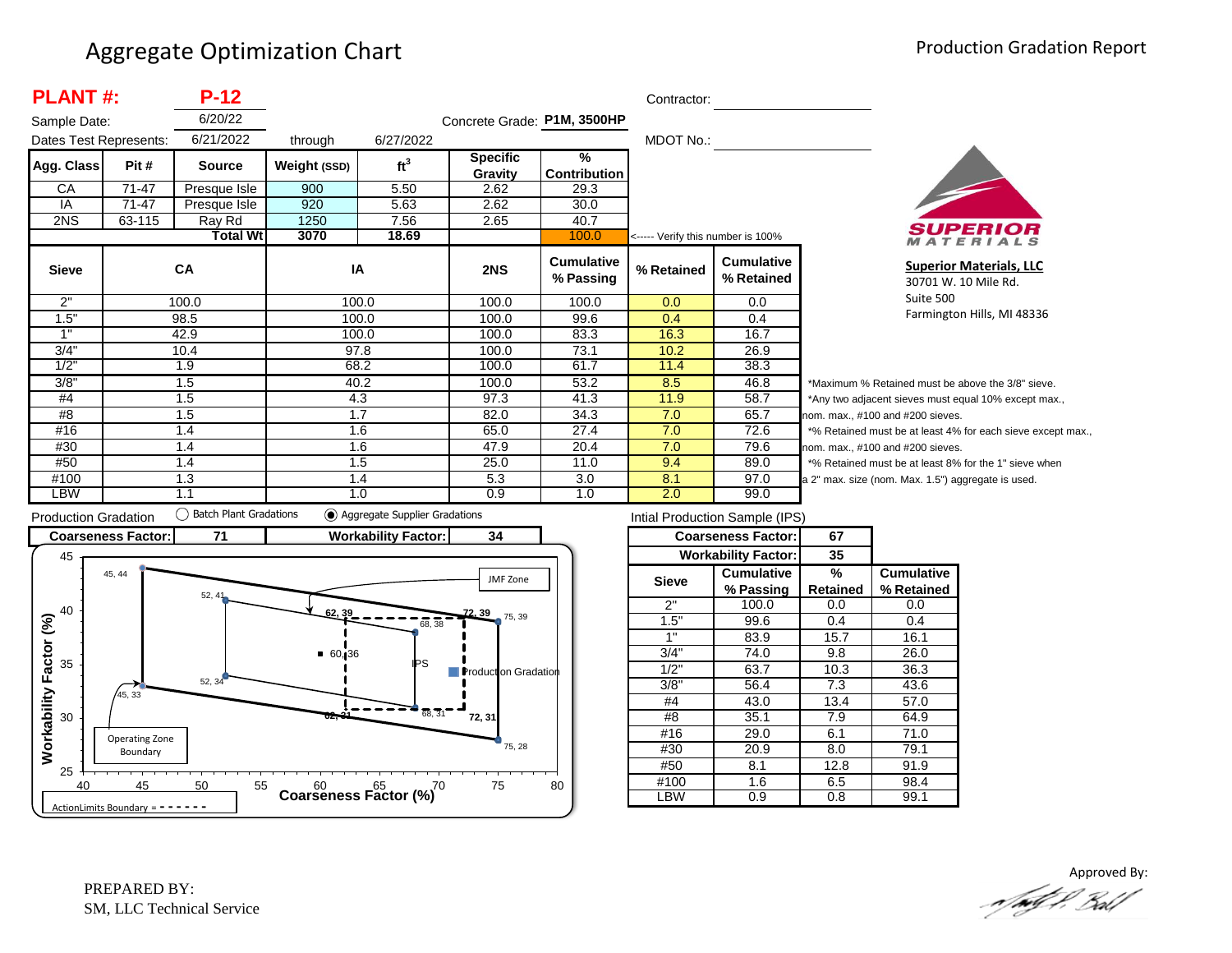| <b>PLANT#:</b><br>$P-32$ |        |                 |              |                 |                             | Contractor:                    |                                   |                                 |                |
|--------------------------|--------|-----------------|--------------|-----------------|-----------------------------|--------------------------------|-----------------------------------|---------------------------------|----------------|
| Sample Date:             |        | 6/20/22         |              |                 | Concrete Grade: P1M, 3500HP |                                |                                   |                                 |                |
| Dates Test Represents:   |        | 6/21/2022       | through      | 6/27/2022       |                             |                                | MDOT No.:                         |                                 |                |
| Agg. Class               | Pit #  | <b>Source</b>   | Weight (SSD) | ft <sup>3</sup> | <b>Specific</b><br>Gravity  | %<br>Contribution              |                                   |                                 |                |
| CA                       | 71-47  | Presque Isle    | 850          | 5.20            | 2.62                        | 27.7                           |                                   |                                 |                |
| IA                       | 71-47  | Presque Isle    | 970          | 5.93            | 2.62                        | 31.6                           |                                   |                                 |                |
| 2NS                      | 95-013 | Smelter Bay     | 1250         | 7.56            | 2.65                        | 40.7                           |                                   |                                 |                |
|                          |        | <b>Total Wt</b> | 3070         | 18.69           |                             | 100.0                          | <----- Verify this number is 100% |                                 |                |
| <b>Sieve</b>             |        | CA              | IA           |                 | 2NS                         | <b>Cumulative</b><br>% Passing | % Retained                        | <b>Cumulative</b><br>% Retained |                |
| 2"                       |        | 100.0           | 100.0        |                 | 100.0                       | 100.0                          | 0.0                               | $0.0\,$                         |                |
| 1.5"                     |        | 98.5            | 100.0        |                 | 100.0                       | 99.6                           | 0.4                               | 0.4                             |                |
| 1"                       |        | 42.9            | 100.0        |                 | 100.0                       | 84.2                           | 15.4                              | 15.8                            |                |
| 3/4"                     |        | 10.4            | 97.8         |                 | 100.0                       | 74.5                           | 9.7                               | 25.5                            |                |
| 1/2"                     |        | 1.9             |              | 68.2            | 100.0                       | 62.8                           | 11.7                              | 37.2                            |                |
| 3/8"                     |        | 1.5             |              | 40.2            | 100.0                       | 53.8                           | 9.0                               | 46.2                            | *۱             |
| #4                       |        | 1.5             | 4.3          |                 | 95.5                        | 40.7                           | 13.2                              | 59.3                            | */             |
| #8                       |        | 1.7<br>1.5      |              |                 | 82.9                        | 34.7                           | 6.0                               | 65.3                            | nor            |
| #16                      |        | 1.4             |              | 1.6             | 68.2                        | 28.7                           | 6.0                               | 71.3                            | $*$ 0          |
| #30                      |        | 1.4             | 1.6          |                 | 48.9                        | 20.8                           | 7.9                               | 79.2                            | nor            |
| #50                      |        | 1.4             | 1.5          |                 | 23.6                        | 10.5                           | 10.3                              | 89.5                            | $*$ 0          |
| #100                     |        | 1.3             | 1.4          |                 | 6.4                         | 3.4                            | 7.1                               | 96.6                            | a <sub>2</sub> |
| LBW                      |        | 1.1             | 1.0          |                 | 0.6                         | 0.9                            | 2.5                               | 99.1                            |                |



**Superior Materials, LLC** 30701 W. 10 Mile Rd. Suite 500 Farmington Hills, MI 48336

Maximum % Retained must be above the 3/8" sieve. Any two adjacent sieves must equal 10% except max., m. max., #100 and #200 sieves. % Retained must be at least 4% for each sieve except max., m. max., #100 and #200 sieves. % Retained must be at least 8% for the 1" sieve when " max. size (nom. Max. 1.5") aggregate is used.



| Intial Production Sample (IPS) |                            |          |                   |  |  |  |  |  |
|--------------------------------|----------------------------|----------|-------------------|--|--|--|--|--|
|                                | <b>Coarseness Factor:</b>  | 65       |                   |  |  |  |  |  |
|                                | <b>Workability Factor:</b> | 36       |                   |  |  |  |  |  |
| <b>Sieve</b>                   | <b>Cumulative</b>          | %        | <b>Cumulative</b> |  |  |  |  |  |
|                                | % Passing                  | Retained | % Retained        |  |  |  |  |  |
| 2"                             | 100.0                      | 0.0      | 0.0               |  |  |  |  |  |
| 1.5"                           | 99.0                       | 0.6      | 0.6               |  |  |  |  |  |
| 1"                             | 84.0                       | 15.3     | 16.0              |  |  |  |  |  |
| 3/4"                           | 73.5                       |          | 26.5              |  |  |  |  |  |
| 1/2"                           | 65.2                       | 8.2      | 34.8              |  |  |  |  |  |
| 3/8"                           | 58.2                       | 7.1      | 41.8              |  |  |  |  |  |
| #4                             | 44.1                       | 14.1     | 55.9              |  |  |  |  |  |
| #8                             | 35.5                       | 8.6      | 64.5              |  |  |  |  |  |
| #16                            | 29.1                       | 6.4      | 70.9              |  |  |  |  |  |
| #30                            | 21.9                       | 7.3      | 78.1              |  |  |  |  |  |
| #50                            | 9.6                        | 12.2     | 90.4              |  |  |  |  |  |
| #100                           | 2.6                        | 7.1      | 97.4              |  |  |  |  |  |
| LBW                            | 1.0                        | 1.6      | 99.0              |  |  |  |  |  |
|                                |                            |          |                   |  |  |  |  |  |

Approved By:<br>Approved By: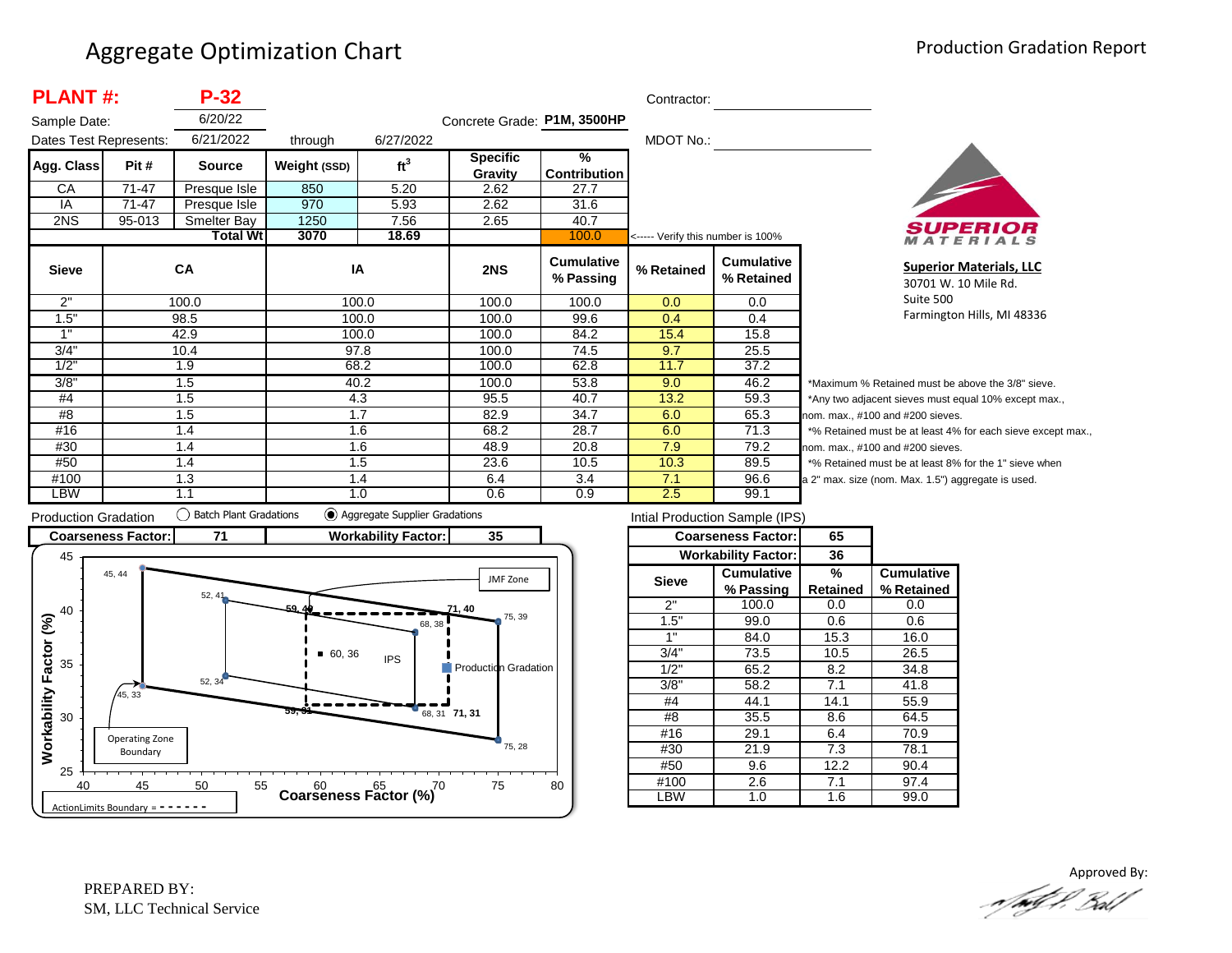| <b>PLANT#:</b><br>$P-35$ |        |                 |              |                 |                             |                                      | Contractor:                       |                                 |                  |
|--------------------------|--------|-----------------|--------------|-----------------|-----------------------------|--------------------------------------|-----------------------------------|---------------------------------|------------------|
| Sample Date:             |        | 6/20/22         |              |                 | Concrete Grade: P1M, 3500HP |                                      |                                   |                                 |                  |
| Dates Test Represents:   |        | 6/21/2022       | through      | 6/27/2022       |                             |                                      | MDOT No.:                         |                                 |                  |
| Agg. Class               | Pit #  | <b>Source</b>   | Weight (SSD) | ft <sup>3</sup> | <b>Specific</b><br>Gravity  | $\frac{9}{6}$<br><b>Contribution</b> |                                   |                                 |                  |
| CA                       | 58-003 | Stoneco         | 1370         | 8.16            | 2.69                        | 43.9                                 |                                   |                                 |                  |
| IA                       | 58-003 | Stoneco         | 550          | 3.28            | 2.69                        | 17.6                                 |                                   |                                 |                  |
| 2NS                      | 81-019 | Pleasant Lake   | 1200         | 7.26            | 2.65                        | 38.5                                 |                                   |                                 |                  |
|                          |        | <b>Total Wt</b> | 3120         | 18.70           |                             | 100.0                                | <----- Verify this number is 100% |                                 |                  |
| <b>Sieve</b>             |        | CA              | IA           |                 | 2NS                         | <b>Cumulative</b><br>% Passing       | % Retained                        | <b>Cumulative</b><br>% Retained |                  |
| 2"                       |        | 100.0           | 100.0        |                 | 100.0                       | 100.0                                | 0.0                               | 0.0                             |                  |
| 1.5"                     |        | 100.0           | 100.0        |                 | 100.0                       | 100.0                                | 0.0                               | 0.0                             |                  |
| 1"                       |        | 66.3            | 100.0        |                 | 100.0                       | 85.2                                 | 14.8                              | 14.8                            |                  |
| 3/4"                     |        | 38.7            |              | 100.0           | 100.0                       | 73.1                                 | 12.1                              | 26.9                            |                  |
| 1/2"                     |        | 17.4            | 95.0         |                 | 100.0                       | 62.8                                 | 10.2                              | 37.2                            |                  |
| 3/8"                     |        | 11.7            | 78.5         |                 | 100.0                       | 57.4                                 | 5.4                               | 42.6                            | *۱               |
| #4                       |        | 3.0             | 24.4         |                 | 99.4                        | 43.8                                 | 13.6                              | 56.2                            | */               |
| #8                       |        | 1.8             | 6.1          |                 | 81.4                        | 33.2                                 | 10.7                              | 66.8                            | nor              |
| #16                      |        | 1.2             | 3.0          |                 | 63.2                        | 25.4                                 | 7.8                               | 74.6                            | $*$ <sup>o</sup> |
| #30                      |        | 1.1             | 2.0          |                 | 45.3                        | 18.3                                 | 7.1                               | 81.7                            | nor              |
| #50                      |        | 1.0             | 1.8          |                 | 22.7                        | 9.5                                  | 8.8                               | 90.5                            | $*$ 0            |
| #100                     |        | 1.0             | 1.6          |                 | 7.3                         | 3.5                                  | 6.0                               | 96.5                            | a <sub>2</sub>   |
| LBW                      |        | 1.1             | 1.7          |                 | 1.4                         | 1.3                                  | 2.2                               | 98.7                            |                  |



**Superior Materials, LLC** 30701 W. 10 Mile Rd. Suite 500 Farmington Hills, MI 48336

Maximum % Retained must be above the 3/8" sieve. Any two adjacent sieves must equal 10% except max., m. max., #100 and #200 sieves. % Retained must be at least 4% for each sieve except max., m. max., #100 and #200 sieves. % Retained must be at least 8% for the 1" sieve when " max. size (nom. Max. 1.5") aggregate is used.



| Intial Production Sample (IPS) |                            |          |                   |  |  |  |  |  |
|--------------------------------|----------------------------|----------|-------------------|--|--|--|--|--|
|                                | <b>Coarseness Factor:</b>  | 67       |                   |  |  |  |  |  |
|                                | <b>Workability Factor:</b> | 35       |                   |  |  |  |  |  |
| <b>Sieve</b>                   | <b>Cumulative</b>          | ℅        | <b>Cumulative</b> |  |  |  |  |  |
|                                | % Passing                  | Retained | % Retained        |  |  |  |  |  |
| 2"                             | 100.0                      | 0.0      | 0.0               |  |  |  |  |  |
| 1.5"                           | 100.0                      | 0.0      | 0.0               |  |  |  |  |  |
| 1"                             | 86.9                       |          | 13.1              |  |  |  |  |  |
| 3/4"                           | 76.1                       |          | 23.9              |  |  |  |  |  |
| 1/2"                           | 63.7                       | 12.4     | 36.3              |  |  |  |  |  |
| 3/8"                           | 56.2                       | 7.5      | 43.8              |  |  |  |  |  |
| #4                             | 43.2                       | 13.0     | 56.8              |  |  |  |  |  |
| #8                             | 34.7                       | 8.5      | 65.3              |  |  |  |  |  |
| #16                            | 27.5                       | 7.2      | 72.5              |  |  |  |  |  |
| #30                            | 20.6                       | 7.0      | 79.4              |  |  |  |  |  |
| #50                            | 9.0                        | 11.6     | 91.0              |  |  |  |  |  |
| #100                           | 2.1                        |          | 97.9              |  |  |  |  |  |
| -BW                            | 1.0                        | 1.1      | 99.0              |  |  |  |  |  |

Approved By:<br>Approved By: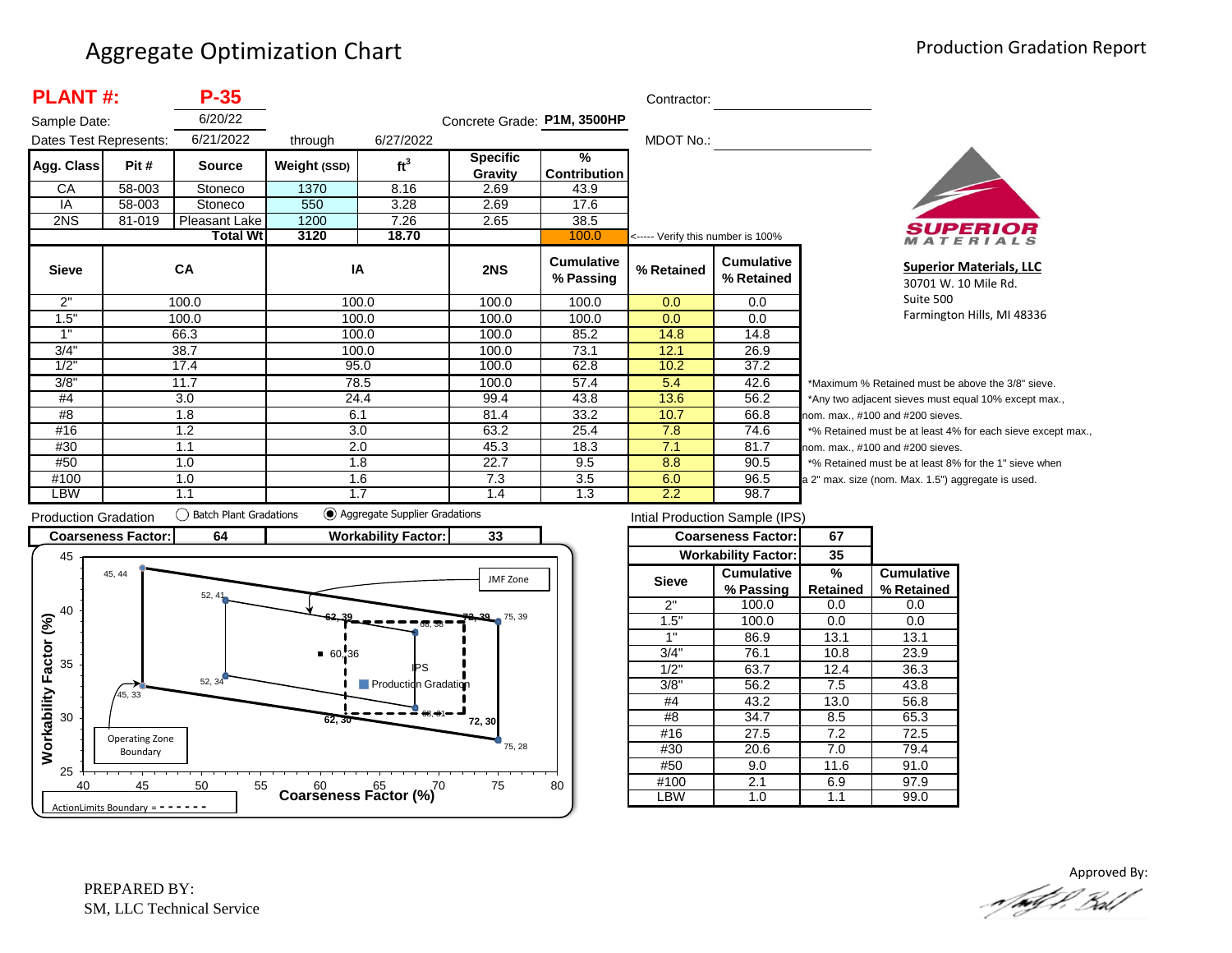| <b>PLANT#:</b>         |       | $P-36$          |              |                 |                             |                                | Contractor:                       |                                 |                          |
|------------------------|-------|-----------------|--------------|-----------------|-----------------------------|--------------------------------|-----------------------------------|---------------------------------|--------------------------|
| Sample Date:           |       | 6/20/22         |              |                 | Concrete Grade: P1M, 3500HP |                                |                                   |                                 |                          |
| Dates Test Represents: |       | 6/21/2022       | through      | 6/27/2022       |                             |                                | MDOT No.:                         |                                 |                          |
| Agg. Class             | Pit # | <b>Source</b>   | Weight (SSD) | ft <sup>3</sup> | <b>Specific</b>             | %                              |                                   |                                 |                          |
|                        |       |                 |              |                 | Gravity                     | <b>Contribution</b>            |                                   |                                 |                          |
| CA                     | 71-47 | Presque Isle    | 900          | 5.50            | 2.62                        | 29.3                           |                                   |                                 |                          |
| IA                     | 71-47 | Presque Isle    | 970          | 5.93            | 2.62                        | 31.6                           |                                   |                                 |                          |
| 2NS                    | 63-92 | Grange Hall     | 1200         | 7.26            | 2.65                        | 39.1                           |                                   |                                 |                          |
|                        |       | <b>Total Wt</b> | 3070         | 18.70           |                             | 100.0                          | <----- Verify this number is 100% |                                 |                          |
| <b>Sieve</b>           |       | <b>CA</b>       | IA           |                 | 2NS                         | <b>Cumulative</b><br>% Passing | % Retained                        | <b>Cumulative</b><br>% Retained |                          |
| 2"                     | 100.0 |                 |              | 100.0           | 100.0                       | 100.0                          | 0.0                               | 0.0                             |                          |
| 1.5"                   |       | 98.5            |              | 100.0           | 100.0                       | 99.6                           | 0.4                               | 0.4                             |                          |
| 1"                     |       | 42.9            |              | 100.0           | 100.0                       | 83.3                           | 16.3                              | 16.7                            |                          |
| 3/4"                   |       | 10.4            |              | 97.8            | 100.0                       | 73.0                           | 10.2                              | 27.0                            |                          |
| 1/2"                   | 1.9   |                 |              | 68.2            | 100.0                       | 61.2                           | 11.8                              | 38.8                            |                          |
| 3/8"                   | 1.5   |                 |              | 40.2            | 100.0                       | 52.2                           | 9.0                               | 47.8                            | $\overline{\phantom{a}}$ |
| #4                     | 1.5   |                 |              | 4.3             | 97.2                        | 39.8                           | 12.4                              | 60.2                            | $\overline{z}$           |
| #8                     | 1.5   |                 | 1.7          |                 | 82.0                        | 33.0                           | 6.8                               | 67.0                            | no                       |
| #16                    | 1.4   |                 | 1.6          |                 | 67.0                        | 27.1                           | 5.9                               | 72.9                            | $\star$                  |
| #30                    | 1.4   |                 |              | 1.6             | 50.1                        | 20.5                           | 6.6                               | 79.5                            | no                       |
| #50                    |       | 1.4             |              | 1.5             | 24.6                        | 10.5                           | 10.0                              | 89.5                            | $\star$                  |
| #100                   |       | 1.3             |              | 1.4             | 2.7                         | 1.9                            | 8.6                               | 98.1                            | a 2                      |
| <b>LBW</b>             |       | 1.1             |              | 1.0             | 0.0                         | 0.6                            | 1.2                               | 99.4                            |                          |



**Superior Materials, LLC** 30701 W. 10 Mile Rd. Suite 500 Farmington Hills, MI 48336

Maximum % Retained must be above the 3/8" sieve. Any two adjacent sieves must equal 10% except max.,  $em.$  max.,  $#100$  and  $#200$  sieves. % Retained must be at least 4% for each sieve except max.,  $km.$  max.,  $#100$  and  $#200$  sieves. % Retained must be at least 8% for the 1" sieve when 2" max. size (nom. Max. 1.5") aggregate is used.



|              | Intial Production Sample (IPS) |                 |                   |  |
|--------------|--------------------------------|-----------------|-------------------|--|
|              | <b>Coarseness Factor:</b>      | 67              |                   |  |
|              | <b>Workability Factor:</b>     | 35              |                   |  |
| <b>Sieve</b> | <b>Cumulative</b>              | %               | <b>Cumulative</b> |  |
|              | % Passing                      | <b>Retained</b> | % Retained        |  |
| 2"           | 100.0                          | 0.0             | 0.0               |  |
| 1.5"         | 100.0                          | 0.0             | 0.0               |  |
| 1"           | 85.0                           | 15.0            | 15.0              |  |
| 3/4"         | 72.1                           | 12.9            | 27.9              |  |
| 1/2"         | 64.5                           | 7.6             | 35.5              |  |
| 3/8"         | 56.5                           | 8.0             | 43.5              |  |
| #4           | 42.7                           | 13.8            | 57.3              |  |
| #8           | 34.9                           | 7.8             | 65.1              |  |
| #16          | 29.0                           | 5.9             | 71.0              |  |
| #30          | 21.0                           | 8.0             | 79.0              |  |
| #50          | 8.2                            | 12.8            | 91.8              |  |
| #100         | 1.6                            | 6.5             | 98.4              |  |
| LBW          | 0.7                            | 0.9             | 99.3              |  |

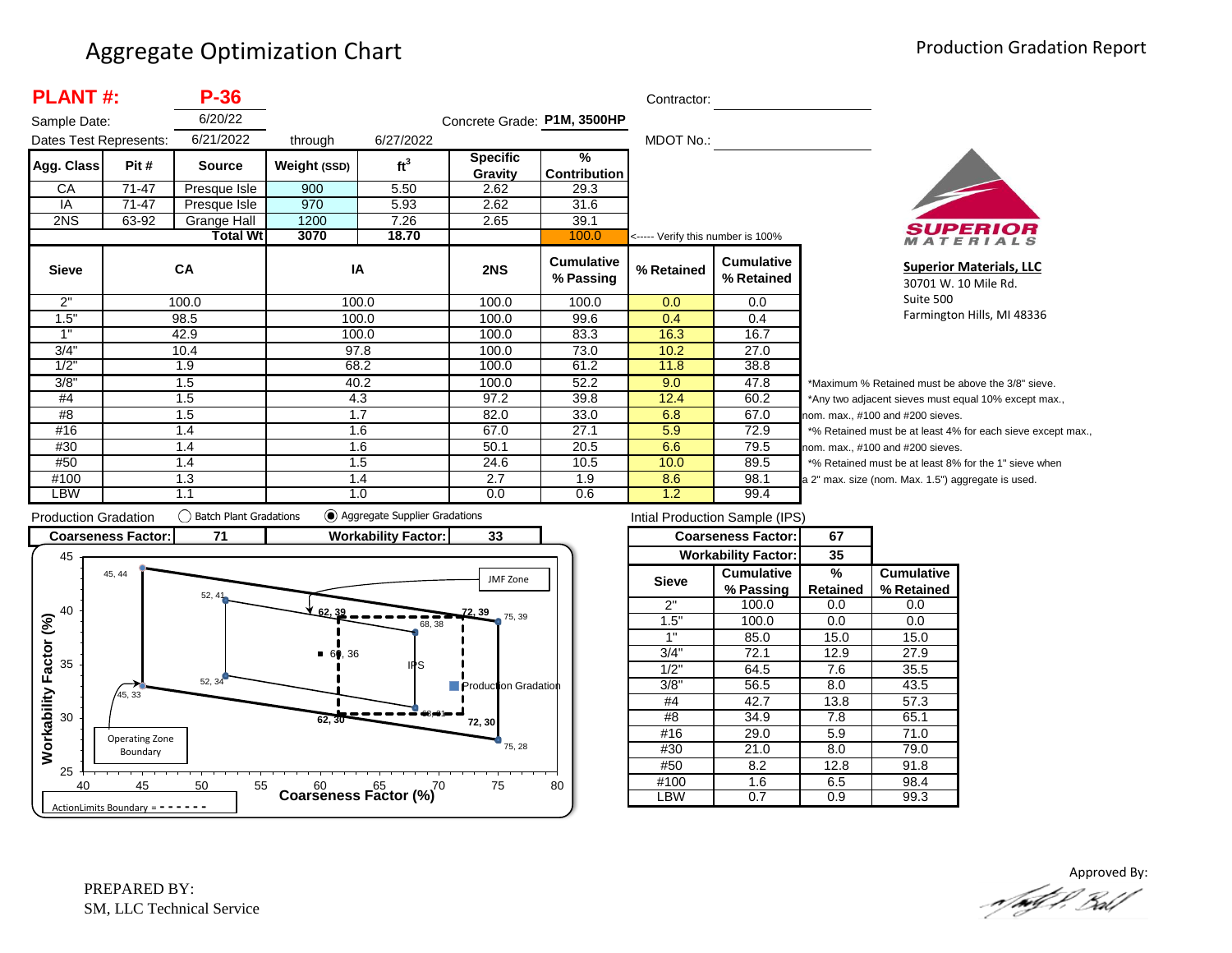| <b>PLANT#:</b>         |        | $P-39$                 |              |                 |                             |                                | Contractor:                       |                                 |                |
|------------------------|--------|------------------------|--------------|-----------------|-----------------------------|--------------------------------|-----------------------------------|---------------------------------|----------------|
| Sample Date:           |        | 6/20/22                |              |                 | Concrete Grade: P1M, 3500HP |                                |                                   |                                 |                |
| Dates Test Represents: |        | 6/21/2022              | through      | 6/27/2022       |                             |                                | MDOT No.:                         |                                 |                |
| Agg. Class             | Pit #  | <b>Source</b>          | Weight (SSD) | ft <sup>3</sup> | <b>Specific</b>             | $\frac{9}{6}$                  |                                   |                                 |                |
|                        |        |                        |              |                 | Gravity                     | <b>Contribution</b>            |                                   |                                 |                |
| СA                     | 71-47  | Presque Isle           | 1020         | 6.24            | 2.62                        | 33.2                           |                                   |                                 |                |
| IA                     | 71-47  | Presque Isle           | 800          | 4.89            | 2.62                        | 26.1                           |                                   |                                 |                |
| 2NS                    | 44-051 | <b>Krake Willis Rd</b> | 1250         | 7.56            | 2.65                        | 40.7                           |                                   |                                 |                |
|                        |        | <b>Total Wtl</b>       | 3070         | 18.69           |                             | 100.0                          | <----- Verify this number is 100% |                                 |                |
| <b>Sieve</b>           |        | CA                     | IA           |                 | 2NS                         | <b>Cumulative</b><br>% Passing | % Retained                        | <b>Cumulative</b><br>% Retained |                |
| 2"                     |        | 100.0                  | 100.0        |                 | 100.0                       | 100.0                          | 0.0                               | 0.0                             |                |
| 1.5"                   |        | 96.8                   | 100.0        |                 | 100.0                       | 98.9                           | 1.1                               | 1.1                             |                |
| 1"                     |        | 47.2                   | 100.0        |                 | 100.0                       | 82.5                           | 16.5                              | 17.5                            |                |
| 3/4"                   |        | 11.9                   | 98.4         |                 | 100.0                       | 70.3                           | 12.1                              | 29.7                            |                |
| 1/2"                   |        | 3.0                    | 83.2         |                 | 100.0                       | 63.4                           | 6.9                               | 36.6                            |                |
| 3/8"                   | 2.3    |                        | 63.4         |                 | 100.0                       | 58.0                           | 5.4                               | 42.0                            | *Μ             |
| #4                     | 1.9    |                        | 18.1         |                 | 96.3                        | 44.6                           | 13.4                              | 55.4                            | *Α             |
| #8                     | 1.7    |                        | 4.4          |                 | 80.1                        | 34.3                           | 10.2                              | 65.7                            | nor            |
| #16                    | 1.7    |                        | 2.9          |                 | 63.8                        | 27.3                           | 7.0                               | 72.7                            | $*_{\circ}$    |
| #30                    |        | 1.6                    | 2.5          |                 | 45.8                        | 19.8                           | 7.5                               | 80.2                            | nor            |
| #50                    |        | 1.6                    | 2.4          |                 | 21.2                        | 9.8                            | 10.0                              | 90.2                            | $*_{\circ}$    |
| #100                   |        | 1.4                    | 2.2          |                 | 7.0                         | 3.9                            | 5.9                               | 96.1                            | a <sub>2</sub> |
| LBW                    |        | 1.3                    | 2.0          |                 | 1.4                         | 1.5                            | 2.4                               | 98.5                            |                |



**Superior Materials, LLC** 30701 W. 10 Mile Rd. Suite 500 Farmington Hills, MI 48336

Maximum % Retained must be above the 3/8" sieve. Any two adjacent sieves must equal 10% except max., m. max., #100 and #200 sieves. % Retained must be at least 4% for each sieve except max., m. max., #100 and #200 sieves. % Retained must be at least 8% for the 1" sieve when " max. size (nom. Max. 1.5") aggregate is used.



| Intial Production Sample (IPS) |                            |          |                   |  |  |  |  |  |
|--------------------------------|----------------------------|----------|-------------------|--|--|--|--|--|
|                                | <b>Coarseness Factor:</b>  | 65       |                   |  |  |  |  |  |
|                                | <b>Workability Factor:</b> | 35       |                   |  |  |  |  |  |
| <b>Sieve</b>                   | <b>Cumulative</b>          | %        | <b>Cumulative</b> |  |  |  |  |  |
|                                | % Passing                  | Retained | % Retained        |  |  |  |  |  |
| 2"                             | 100.0                      | 0.0      | 0.0               |  |  |  |  |  |
| 1.5"                           | 99.6                       | 0.4      | 0.4               |  |  |  |  |  |
| 1"                             | 83.9                       | 15.7     | 16.1              |  |  |  |  |  |
| 3/4"                           | 74.1                       | 9.8      | 25.9              |  |  |  |  |  |
| 1/2"                           | 64.3                       | 9.7      | 35.7              |  |  |  |  |  |
| 3/8"                           | 57.5                       | 6.8      | 42.5              |  |  |  |  |  |
| #4                             | 44.5                       | 13.1     | 55.5              |  |  |  |  |  |
| #8                             | 35.1                       | 9.4      | 64.9              |  |  |  |  |  |
| #16                            | 27.9                       | 7.2      | 72.1              |  |  |  |  |  |
| #30                            | 21.7                       | 6.2      | 78.3              |  |  |  |  |  |
| #50                            | 12.6                       | 9.1      | 87.4              |  |  |  |  |  |
| #100                           | 3.5                        | 9.1      | 96.5              |  |  |  |  |  |
| -BW                            | 1.2                        | 2.4      | 98.8              |  |  |  |  |  |

Approved By:<br>Approved By: